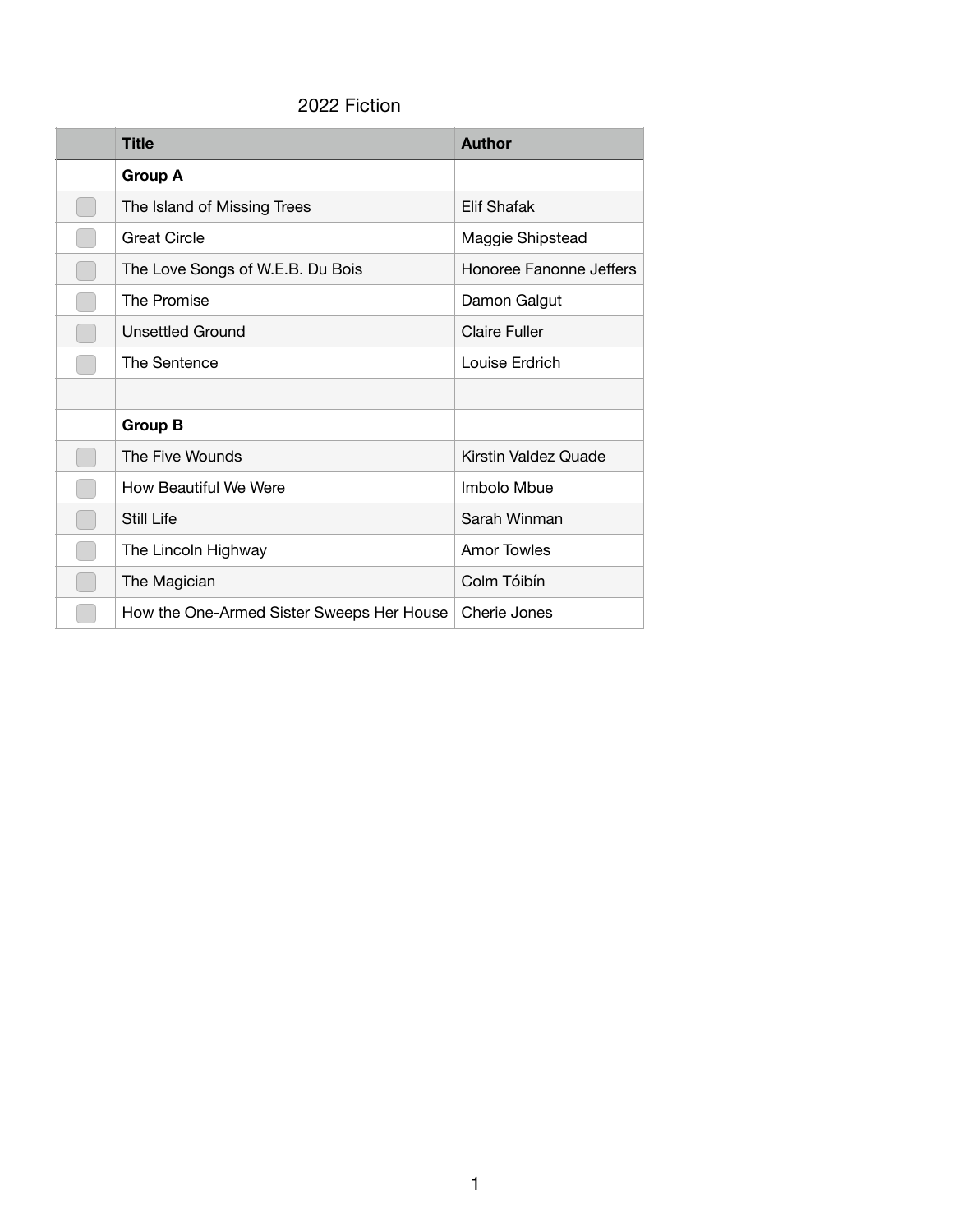## 2022 Nonfiction

| <b>Title</b>                          | Author                 |
|---------------------------------------|------------------------|
| Group A                               |                        |
| <b>Empire of Pain</b>                 | Patrick Radden Keefe   |
| American Baby                         | Gabrielle Glaser       |
| Under a White Sky                     | Elizabeth Kolbert      |
| Facing the Mountain                   | Daniel James Brown     |
| The Ground Breaking                   | Scott Ellsworth        |
| A Swim in a Pond in the Rain          | George Saunders        |
|                                       |                        |
| Group B                               |                        |
| A Little Devil in America             | Hanif Abdurraqib       |
| All the Frequent Troubles of Our Days | Rebecca Donner         |
| Crying in H Mart                      | Michelle Zauner        |
| Somebody's Daughter                   | Ashley C. Ford         |
| How the Word Is Passed                | Clint Smith            |
| Chasing Me to My Grave                | <b>Winfred Rembert</b> |